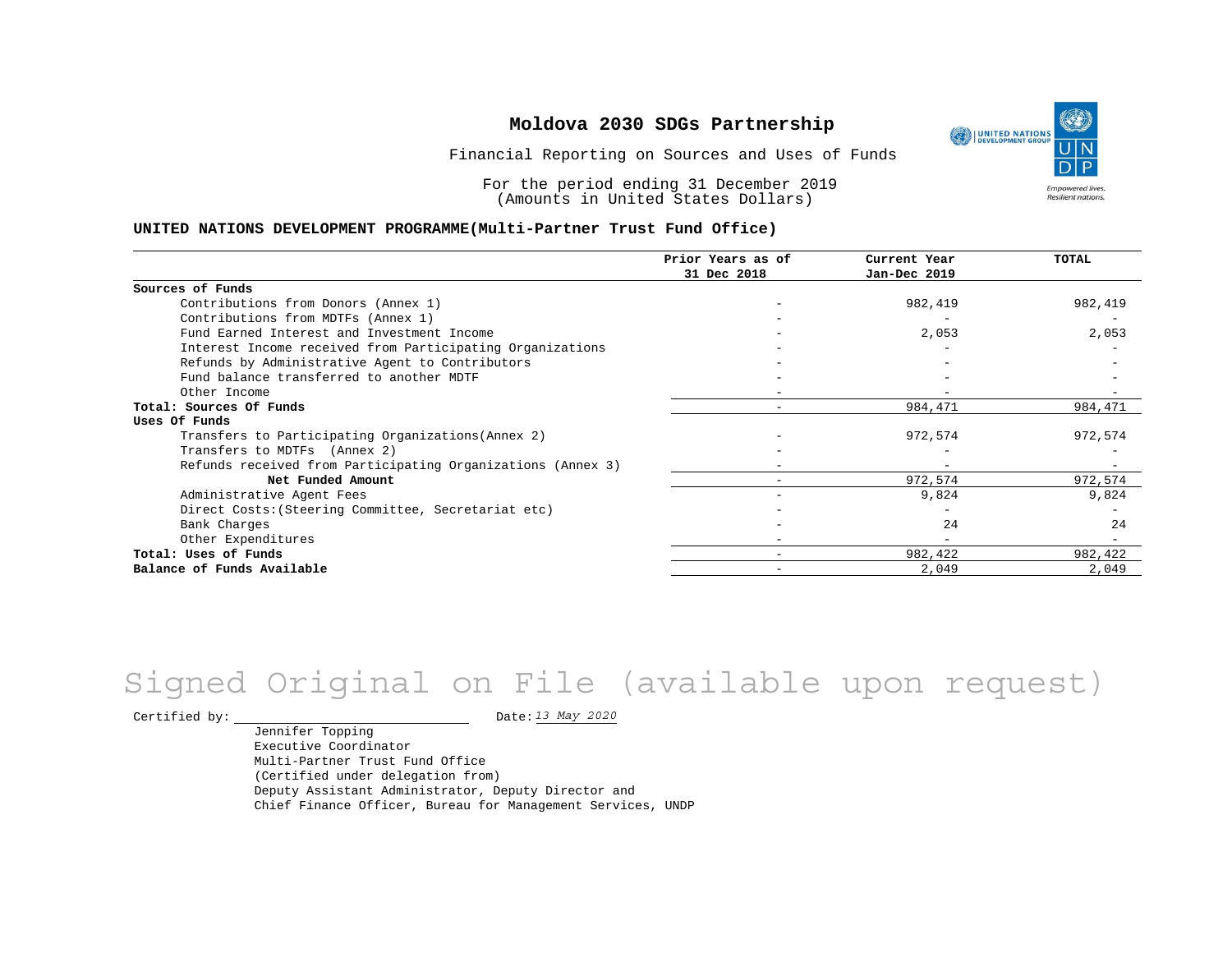

Financial Reporting on Sources and Uses of Funds

For the period ending 31 December 2019 (Amounts in United States Dollars)

#### **UNITED NATIONS DEVELOPMENT PROGRAMME(Multi-Partner Trust Fund Office)**

**Annex - 1: Contributions**

|                      | Prior Years as of<br>31 Dec 2018 | Current Year<br>Jan-Dec 2019 | TOTAL   |
|----------------------|----------------------------------|------------------------------|---------|
| From Contributors    |                                  |                              |         |
| GOVERNMENT OF SWEDEN | $\overline{\phantom{0}}$         | 982,419                      | 982,419 |
| Total: Contributions | $\sim$                           | 982,419                      | 982,419 |

# Signed Original on File (available upon request)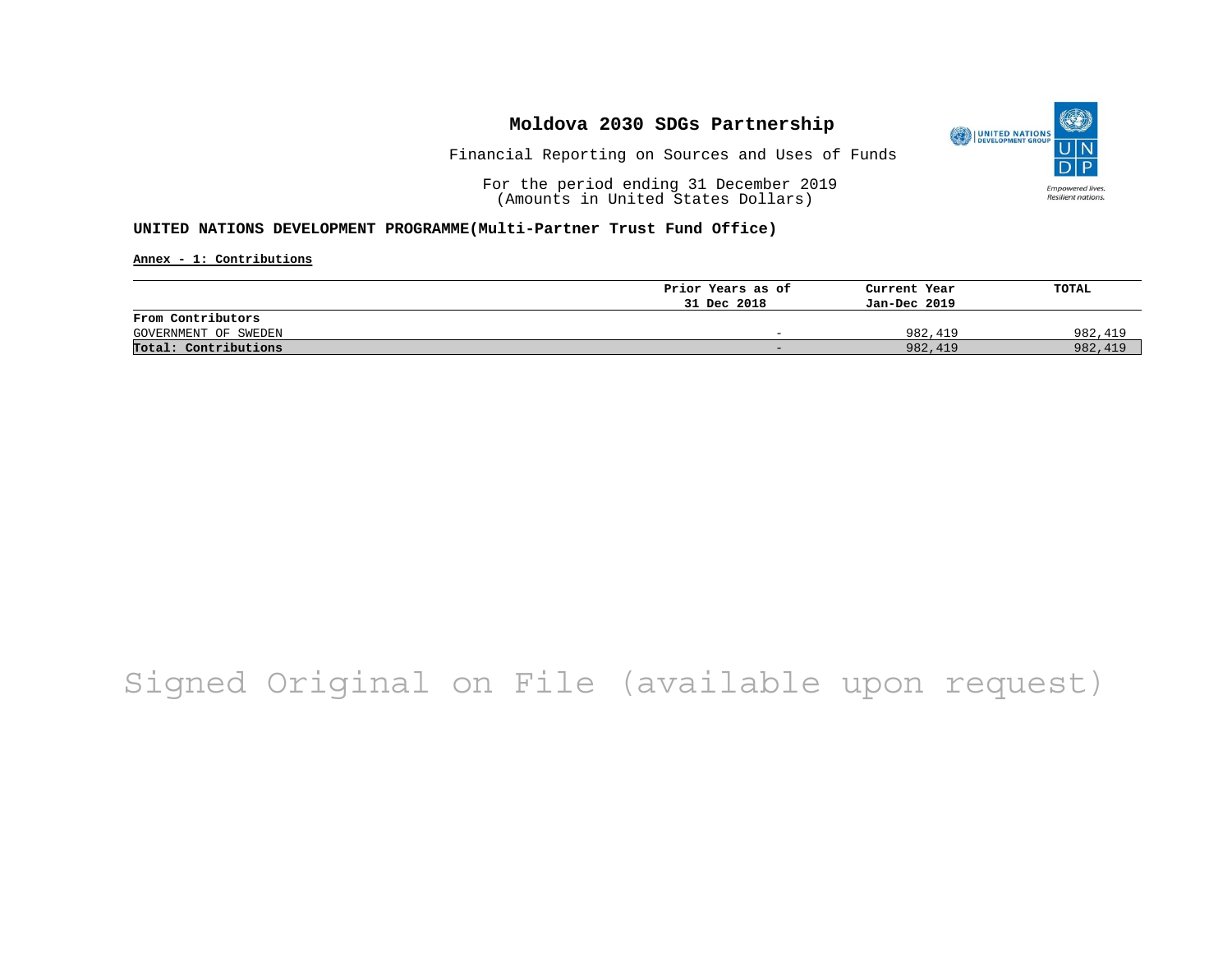

Financial Reporting on Sources and Uses of Funds

For the period ending 31 December 2019 (Amounts in United States Dollars)

#### **UNITED NATIONS DEVELOPMENT PROGRAMME(Multi-Partner Trust Fund Office)**

**Annex - 2: Transfers**

| Prior Years as of | Current Year | TOTAL   |
|-------------------|--------------|---------|
| 31 Dec 2018       | Jan-Dec 2019 |         |
|                   |              |         |
| -                 | 135,985      | 135,985 |
| -                 | 192,075      | 192,075 |
| -                 | 173,227      | 173,227 |
| -                 | 206,435      | 206,435 |
| -                 | 126,531      | 126,531 |
| -                 | 138,321      | 138,321 |
|                   |              |         |
|                   | 972,574      | 972,574 |
|                   |              |         |

# Signed Original on File (available upon request)